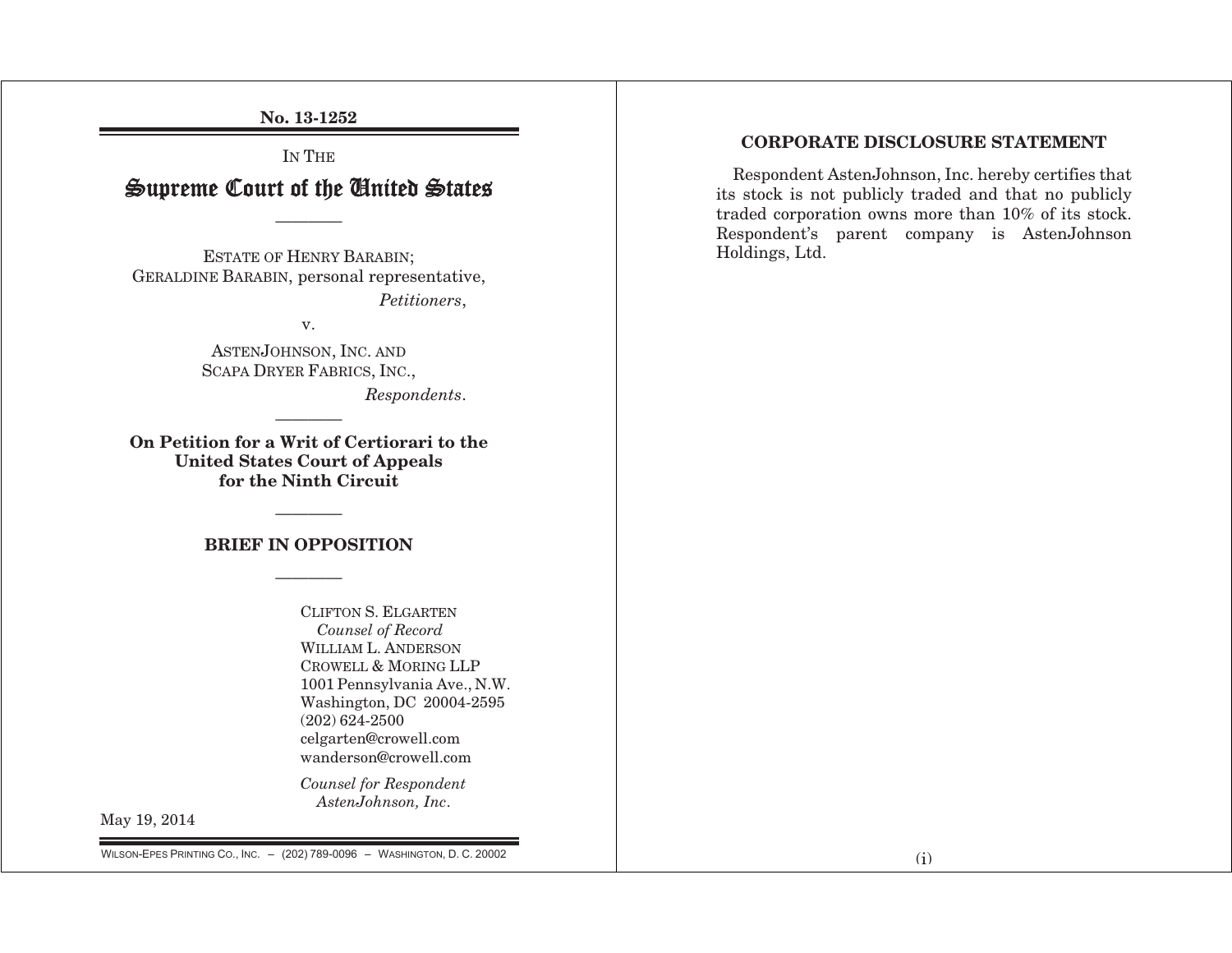## TABLE OF CONTENTS

|                                                                                                       | Page        |
|-------------------------------------------------------------------------------------------------------|-------------|
| CORPORATE DISCLOSURE STATEMENT                                                                        | $\mathbf i$ |
|                                                                                                       | 1V          |
|                                                                                                       |             |
| REASONS FOR DENYING THE WRIT                                                                          | 4           |
| NINTH CIRCUIT'S<br><b>REMAND</b><br>THE<br><b>ISSUES</b><br>RULING RAISES NO<br>WARRANTING CERTIORARI | 4           |
|                                                                                                       | 12          |

## iv TABLE OF AUTHORITIES

| CASES |                                                         | Page(s) |
|-------|---------------------------------------------------------|---------|
|       | Cutter v. Wilkinson,                                    |         |
|       | Daubert v. Merrell Dow<br><i>Pharmaceuticals, Inc.,</i> |         |
|       | Deputy v. Lehman Brothers, Inc.,                        | 11      |
|       | Sprint/United Management Co. v.<br>Mendelsohn,          |         |
|       | Weisgram v. Marley Co.,                                 |         |
|       | <b>STATUTES</b>                                         |         |
|       | $00$ TT C $\cap$ $\Omega$ 010 $\Omega$                  |         |

| <b>RULES</b> |  |
|--------------|--|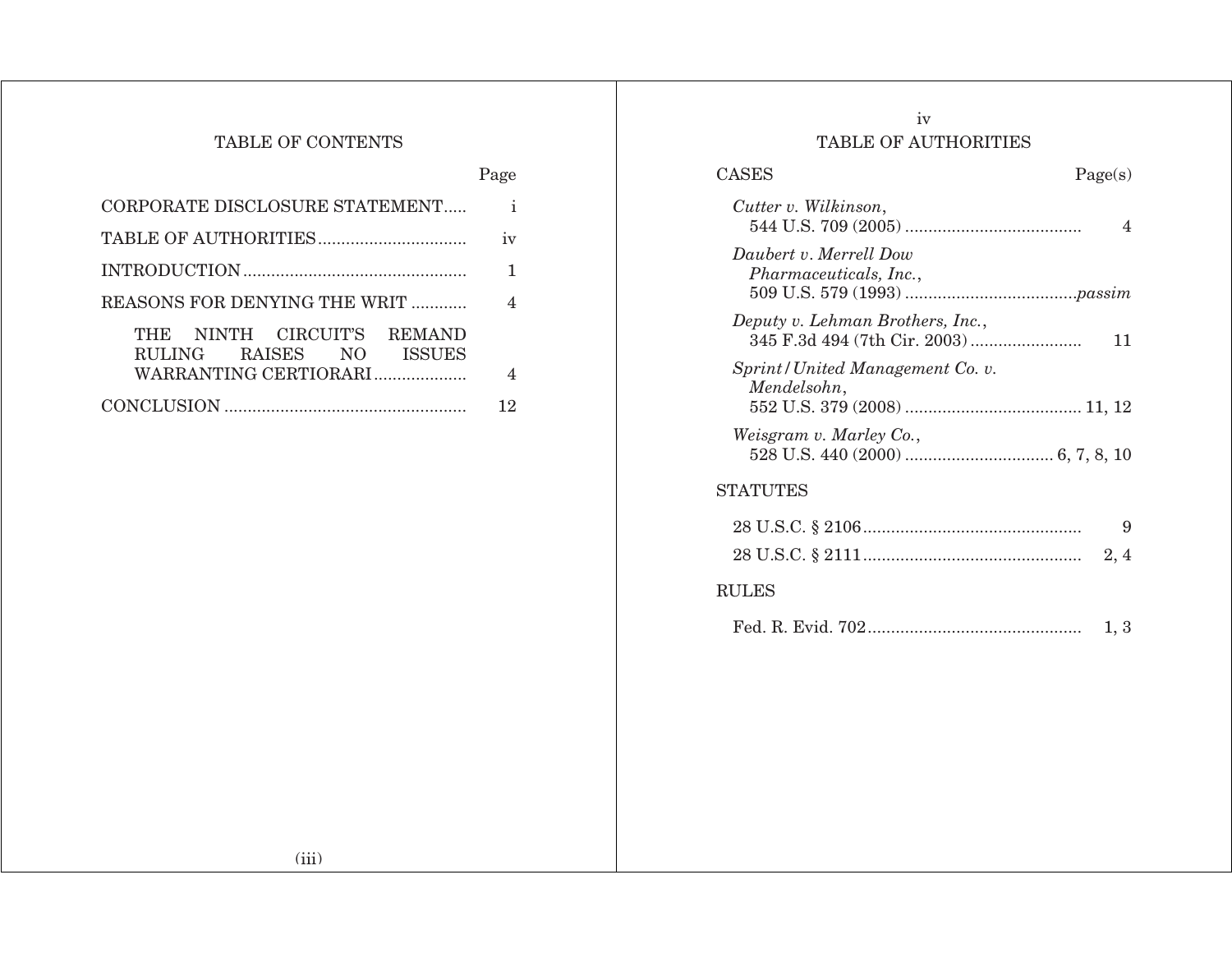## IN THE Supreme Court of the Cinited States  $\,$

———— No. 13-1252

ESTATE OF HENRY BARABIN; GERALDINE BARABIN, personal representative,

————

*Petitioners*,

v.

ASTEN JOHNSON, INC. AND SCAPA DRYER FABRICS, INC.,

*Respondents*.

On Petition for a Writ of Certiorari to the United States Court of Appeals for the Ninth Circuit

————

## ———— BRIEF IN OPPOSITION

Respondent AstenJohnson, Inc. respectfully submits this Brief in Opposition to the Petition for Certiorari filed on April 15, 2014 by Petitioners the Estate of Henry Barabin and Geraldine Barabin.

#### **INTRODUCTION**

All members of the Ninth Circuit *en banc* panel agreed that it was necessary to vacate the district court's judgment because the district judge had failed to analyze Petitioners' expert testimony as required by *Daubert <sup>v</sup>*. *Merrell Dow Pharmaceuticals, Inc.*, 509 U.S. 579 (1993) and Federal Rule of Evidence 702. Pet. App. 20a. As the Ninth Circuit *en banc* panel majority characterized it, the district court had declined to perform its gatekeeper role of ensuring the reliability of expert testimony by erroneously "delegating that role to the jury." *Id*. at 13a. Petitioners do not challenge the *en banc* panel's determinations that a *Daubert* challenge was raised, <sup>a</sup>*Daubert* analysis was required, and a *Daubert* analysis was not conducted.

The *en banc* panel also unanimously agreed that the existing record was "too sparse" to allow a court to determine whether the expert testimony in question would survive a *Daubert* challenge, if one had been conducted. *Id.* at 19a, 21a. Petitioners do not challenge that determination either. Because the *Daubert* issues could not be resolved on the existing record, the *en banc* majority followed longstanding Circuit precedent and remanded for a new trial. *Id.* at 20a.

Instead of a new trial, Petitioners would have the *en banc* panel direct the district court to try to salvage the verdict and avoid a new trial by determining, postappeal, whether some or all of the expert testimony could have met *Daubert* standards. Pet. 11; *see also*  Pet. App. 19a. The hearing that Petitioners contemplate would presumably produce one of two results: the district court might confirm that the expert testimony was inadmissible, resulting in judgment for the defendants. Or, as Petitioners hope, the district court could vindicate its own prior ruling, and the jury verdict, by ruling *nunc pro tunc* that their expert evidence could have met *Daubert* standards, with the verdict then reinstated. Petitioners argue that such a post-remand *Daubert* procedure, in lieu of a new trial, is somehow mandated by the federal harmless error statute, 28 U.S.C. § 2111. Pet. 10-11.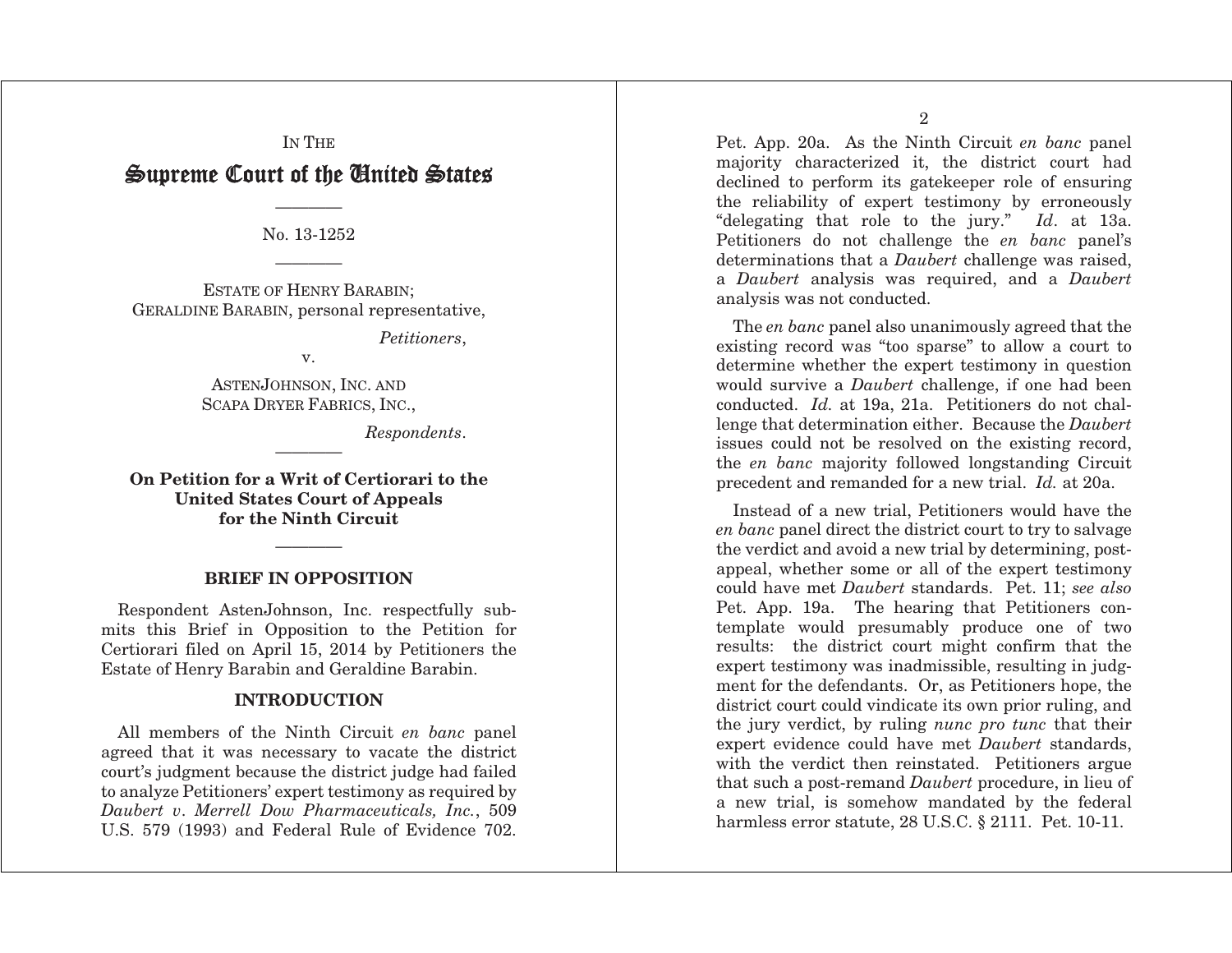Petitioners' argument raises no issue appropriate for certiorari.

First, the remand issue decided by the Ninth Circuit rarely arises, and is unlikely to recur. Judging from the lack of case law cited by Petitioners, cases like this one, in which a district court wholly abdicates its *Daubert* duties, are unusual. It is, of course, rarer still for the district court both to fail to conduct any *Daubert* analysis *and* for the record generated by the parties to be "too sparse" to perform a *Daubert* analysis post-hoc. As a result, the issue presented is unlikely to arise and has little practical significance.

Second, Petitioners ultimately offer no precedential support for the type of post-hoc, post-appeal procedure they advocate.

Third, this is the type of issue on which the Circuit Courts of Appeals are well-positioned to develop precedents suitable to their Circuits.

Finally, Petitioners' argument that their statutory rights have been impaired is without merit: The jury verdict plainly rested on expert scientific exposure and causation testimony not shown to have been reliable under Federal Rule of Evidence 702. Thus, the error affected the "substantial rights" of the parties, requiring that the verdict be vacated. Petitioners' argument here addresses only remand procedures, with the Ninth Circuit adopting a perfectly rational approach of ordering a new trial, rather than putting the trial court in a position of reopening the post-trial record and attempting to judge these expert issues post-hoc, long after the fact, based on post-appeal, post-verdict evidence and argument.

REASONS FOR DENYING THE WRIT

#### THE NINTH CIRCUIT'S REMAND RULING RAISES NO ISSUES WARRANTING **CERTIORARI**

1. Petitioners base their question presented (Pet. i), their Statement of the Case (Pet. 3-4), and much of their substantive argument (Pet. 10, 14-15, 16-17) on a federal statute, 28 U.S.C. § 2111, which they say "cannot be squared" with the decision below (Pet. 10). That statute was mentioned in passing in Petitioners' *en banc* petition but it was not briefed or argued by Petitioners to the original panel. It was not mentioned in the original panel decision; it was not mentioned by the majority *en banc*, nor by the dissenters. This Court generally does not review issues not addressed by the court of appeals. *See generally*, *Cutter v. Wilkinson*, 544 U.S. 709, 718 n.7 (2005) (declining to reach defenses not addressed by the court of appeals).

2. Petitioners argue that the Ninth Circuit created an "automatic-reversal rule," Pet. 5, that ignores the harmless error standard of 28 U.S.C. § 2111, requiring courts to disregard errors that do not "affect the substantial rights of the parties." Petitioners' characterization is misguided. There was no "reversal"; the Court of Appeals merely vacated and remanded for a new trial; the Court of Appeals found the record too sparse to reverse. And the remand order was not "automatic." To the contrary, the Ninth Circuit conducted a harmless error review and then a review of the record to determine whether the evidence in the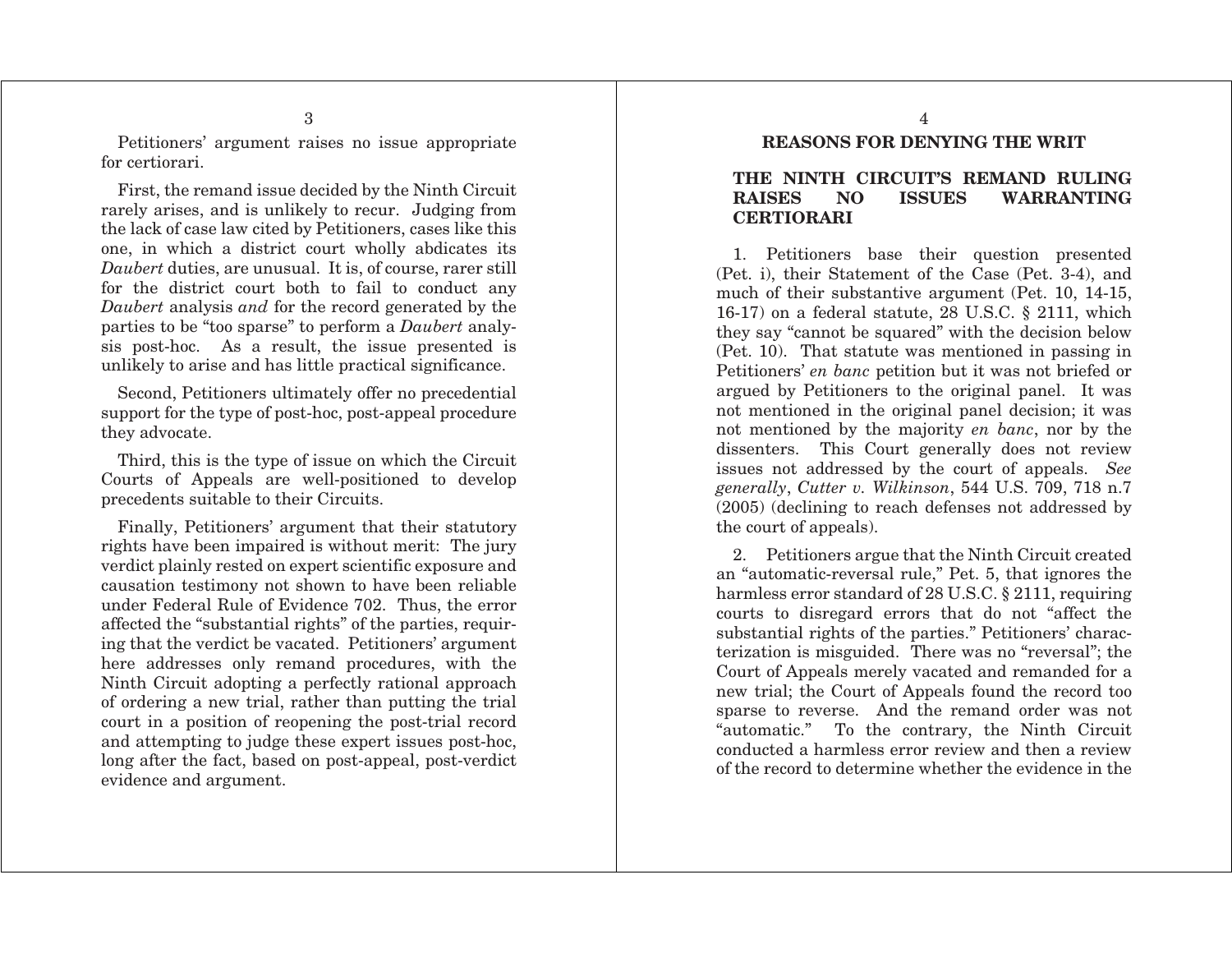record was sufficient to resolve the *Daubert* issue. Pet. App. 14a-17a.1

The Ninth Circuit was explicit that *if* the admission of the expert testimony in question had been harmless error, the verdict would have been sustained. *Id.* at 19a. Here, however, the admission of Petitioners' expert testimony was *not* harmless. The Ninth Circuit so determined. *Id.* at 14a and n.5. Indeed, Petitioners themselves repeatedly admitted as much, explaining that without the questioned expert testimony, the result would be "game over" and "a judgment in favor of the defendants." *Id*. at 14a. This case was founded on the Petitioners' experts' attempt to construct an asbestos-causation case on the theory that "every asbestos fiber is causative," with questionable use of simulation studies and without performing any assessment of the dose. *See id.* at 20a. The district court failed to review the reliability of that expert testimony as required under *Daubert. See id*. The expert testimony, erroneously admitted, was "critical" to Petitioners' case and "severely prejudiced [Respondents] because the Barabins' claim depended wholly upon the erroneously admitted evidence." *Id*. at 15a. Therefore, "the error was not harmless." *Id*.; *see also id.* at 20a ("error was prejudicial because the erroneously admitted evidence was essential to the Barabins' case.").

In sum, the *en banc* panel applied a harmless error standard and determined that the judgment had to be vacated. Petitioners' complaint is about the directions on remand. Petitioners argue that the Court of Appeals was required to remand with directions to the district court to reopen the *Daubert* inquiry and then reinstate the verdict if the testimony was found admissible. Petitioners leave it unclear whether they believe they should be allowed on this proposed remand to supplement the evidentiary record, which the Court of Appeals determined to be "too sparse," as it presently exists, to determine whether the expert testimony could meet *Daubert* standards.

The *en banc* panel majority declined to endorse any such procedure. *Id.* at 19a-20a. Based on the *existing*  record and its determination that the error was not harmless, it ordered a new trial. *Id.* at 20a. In connection with that new trial, the district court will, of course, be required to conduct a proper *Daubert* inquiry based on the expert testimony tendered for that trial.

3. Petitioners cite no direct precedent from any Circuit for reopening the record on the reliability of erroneously admitted expert testimony, after trial and after appeal. This Court's *Daubert*-related cases certainly do not support the proposition that this type of post-appeal, post-hoc determination is even available, let alone that it is required.

In *Weisgram v. Marley Co.*, 528 U.S. 440, 443-47 (2000), this Court explained the consequences of improperly admitting expert testimony. On the one hand, the appellate court may remand to the district court to determine, on the existing record, whether a new trial is required, or whether judgment should be entered for defendant. 528 U.S. at 441. Nothing in *Weisgram* supports Petitioners' notion that if the existing record is "too sparse" for a *Daubert* determination, the proper procedure (even assuming it is an

<sup>&</sup>lt;sup>1</sup> In an attempt to minimize it, Petitioners repeatedly misstate the trial court's error. The district court did not merely "fail to make particularized findings," but rather failed to undertake the necessary review in the first place.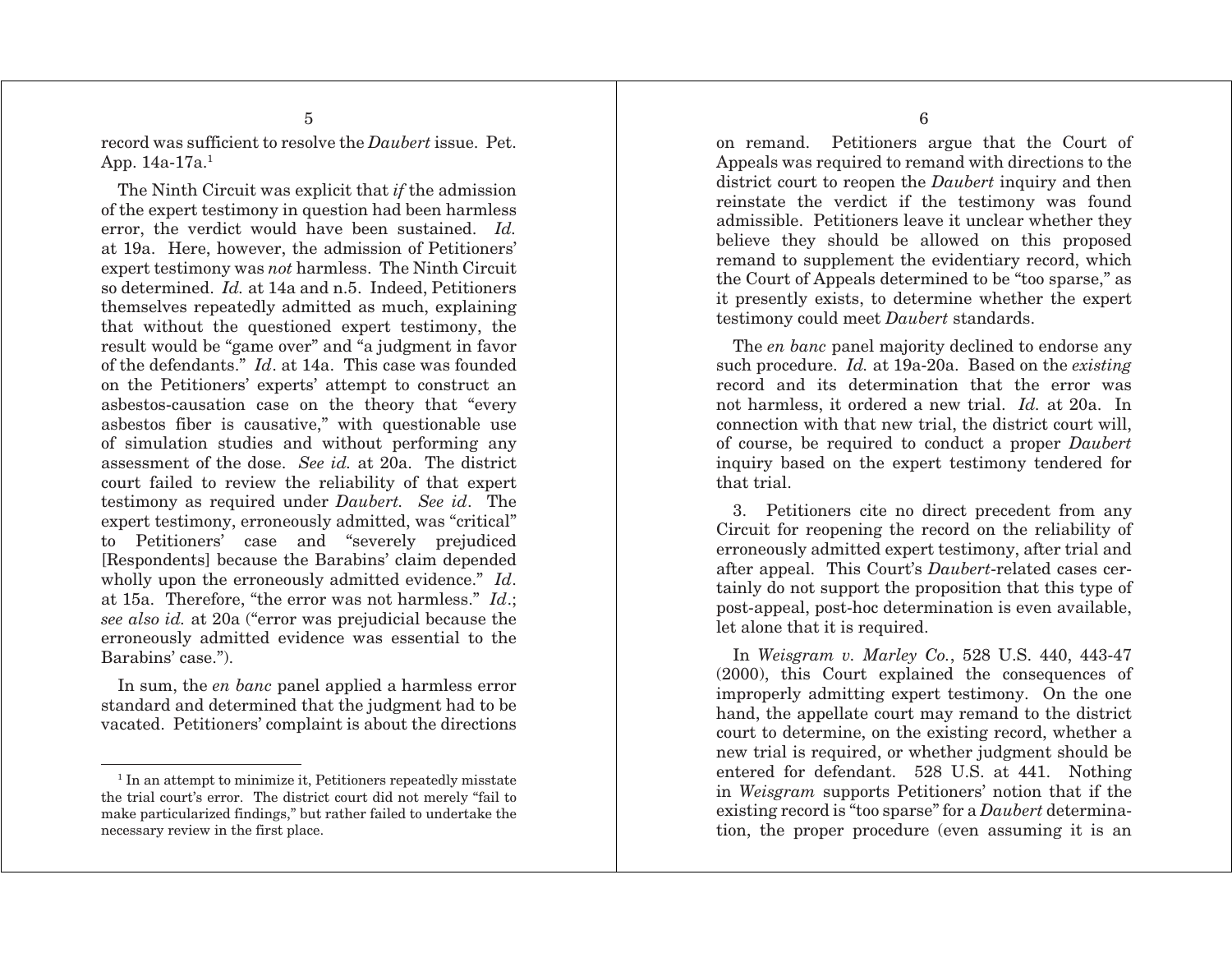*available* procedure) is to direct the district court to determine post-trial, post-appeal – indeed, long after the trial of the case – whether the improperly admitted expert testimony could have met *Daubert* standards.

*Weisgram* went on to hold that rather than remand, the appellate court may itself determine whether the expert testimony was reliable, and if not, whether the verdict was sustainable without it. *Id.* at 457. So long as the plaintiff sponsoring the evidence had the chance to present evidence in support of the questioned expert testimony, judgment may be entered against the plaintiff if the evidence in the record cannot sustain the verdict. *Id.* at 455-56. There is no right to a second bite at the apple to sustain the verdict.

Indeed, citing *Weisgram*, Respondents *in this case*  asserted that it was clear that Petitioners' expert testimony was not reliable, that it should have been excluded, and that without it, Petitioners' verdict could not be sustained, – thus warranting reversal, and entry of judgment for defendants, not merely a new trial.2 *See* Pet. App. 19a. By modifying its precedent to the extent it had required a remand in every instance, the Ninth Circuit *en banc* panel ensured that its practice was in accord with *Weisgram*.

The *en banc* panel here nevertheless declined to enter judgment for Respondents under *Weisgram*, and held that a new trial was proper because the record as it existed was simply "too sparse" to determine the reliability under *Daubert* of the expert testimony in question. *Id.* Since the record was too sparse to allow judgment to be entered, the Ninth Circuit remanded for a new trial. *Id.* at 20a. That was perfectly appropriate under *Weisgram*. Nothing in this Court's *Daubert* precedent suggests the required course following a district court's failure to make a required *Daubert* determination is to allow the district court to reopen the record and attempt to make such a determination post-verdict and post-appeal.

4. The Ninth Circuit *en banc* panel surveyed its *own* precedent on related evidentiary issues and simply found no support for a post-trial, post-appeal remand of the kind Petitioners proposed. Pet. App. 19a-20a.

Petitioners assert that the reason the Ninth Circuit declined to direct the district judge to engage in a posthoc *Daubert* determination was its view that a district court that had already decided to delegate the issue to the jury could not be trusted to judge the issue after the jury had reached a determination. Pet. 5. But the Ninth Circuit *en banc* panel itself did not offer that rationale for its decision. If it had, it would have been perfectly reasonable. It is difficult to envision that the same district judge, who earlier declared that the parties should be allowed to try their case to the jury, and that he or she would leave issues concerning the reliability of the expert testimony to the jury, could be asked to convene a post-appeal hearing, long after the fact. The temptation for the district court to vindicate its initial determination and the jury's determination, by holding the expert testimony reliable, *nunc pro tunc*, would assuredly be great.<sup>3</sup> In any event, this is

<sup>2</sup> Indeed, in light of *Weisgram*, the remand for a new trial in this case is exceedingly generous to Petitioners. Only the sparseness of the record here kept the appellate court from entering judgment against Petitioners on the existing record.

<sup>3</sup> Petitioners suggest that the Court of Appeals could re-assign the *Daubert* determination to a different district judge. Pet. 17. But Petitioners' reassignment proposal only highlights why this case is a poor certiorari candidate. Reassignment is a matter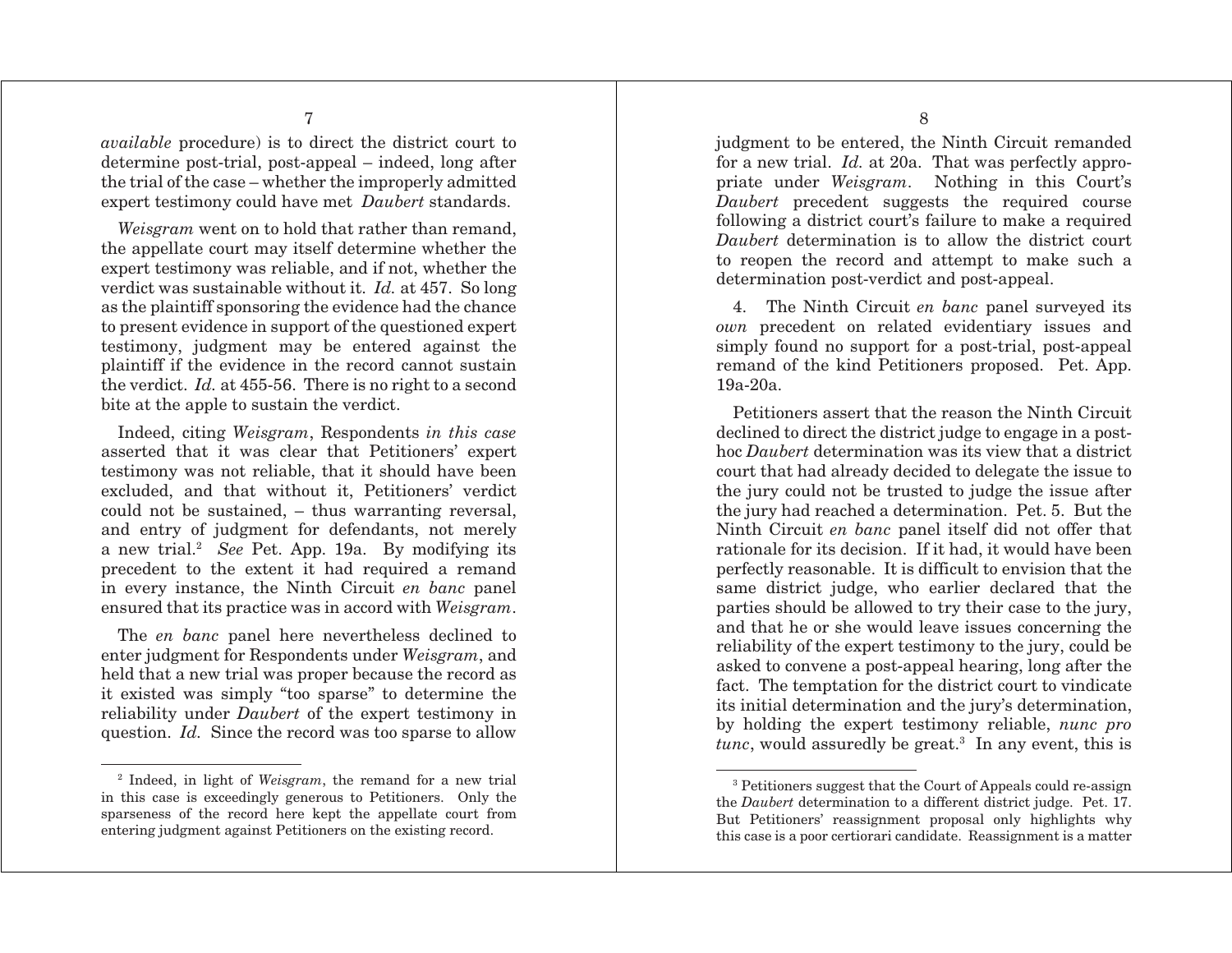a matter – whether and on what terms to remand – on which the Courts of Appeals are uniquely situated to make reasoned judgments, as did the Ninth Circuit here $4$ 

5. Petitioners' proposed remand rule would create all the wrong incentives. The Federal Rules of Evidence and this Court's cases require a district court to act as a "gatekeeper" with respect to expert testimony. But Petitioners' approach would allow a district court which, as here, opts for the pre-*Daubert*, "old school" approach (leave it up to "each party to try its case to the jury," Pet. App. 13a, and delegate the responsibility to determine the reliability of the expert testimony to the jury), to do so. On Petitioners' theory, if the district court deemed it expedient, the district court could decline the gatekeeper role, send the case to the jury, and deal with *Daubert* post-trial, if necessary. If the jury ruled for the plaintiff, the *Daubert* hearing and analysis could be conducted after

the fact, knowing that the jury had already accepted the questioned testimony. That approach would, of course, fundamentally undermine the gatekeeper role that the Federal Rules of Evidence prescribe for the trial court. A clear rule that the verdict will not stand without a *Daubert* determination having been made provides positive incentives for the parties on both sides to insist that the *Daubert* inquiry is properly conducted before trial.

6. In any event, certiorari is not warranted here because the Ninth Circuit's ruling is narrow and reflects a circumstance that will rarely arise. The holding applies by its terms only if the trial court has declined to conduct a *Daubert* analysis (not simply erred in conducting that analysis). Moreover, it applies only if the record is "too sparse" to allow the *Daubert* issue to be resolved.

Thus, the circumstances presented here are unlikely to arise with any frequency, indeed, perhaps not at all. *Daubert* analysis is by now a firmly established duty imposed on a district court. Thus it will be rare that a district court wholly fails to fulfill that duty. Moreover, as this Court observed in *Weisgram*, the parties have every incentive to submit their *Daubert* evidence when the issue is first raised. 528 U.S. at 455-56. Therefore, it will be rarer still to find the existing record "too sparse" to allow a determination to be made about whether the testimony should have been admitted.

squarely within the Circuit Court's supervisory power on which the Circuit Courts properly enjoy wide discretion – as is the precise question here. In any event, reassignment carries with it any number of additional impracticalities. A new judge assigned to the matter would, of course, have to approach the issue afresh. Moreover, if the evidence failed the new *Daubert* test, perhaps only in part, that newly-assigned judge would have to make a harmless error determination, without the benefit of having tried the case.

<sup>4</sup> Courts of Appeals have broad discretion in addressing remand: 28 U.S.C.A. § 2106 provides that "[t]he Supreme Court or any other court of appellate jurisdiction may affirm, modify, vacate, set aside or reverse any judgment, decree, or order of a court lawfully brought before it for review, and may remand the cause and direct the entry of such appropriate judgment, decree, or order, or require such further proceedings to be had as may be just under the circumstances."

<sup>7.</sup> Petitioners identify no Circuit conflict. To the contrary, Petitioners cite only one other Circuit that has faced this issue, albeit long ago, the Tenth, which